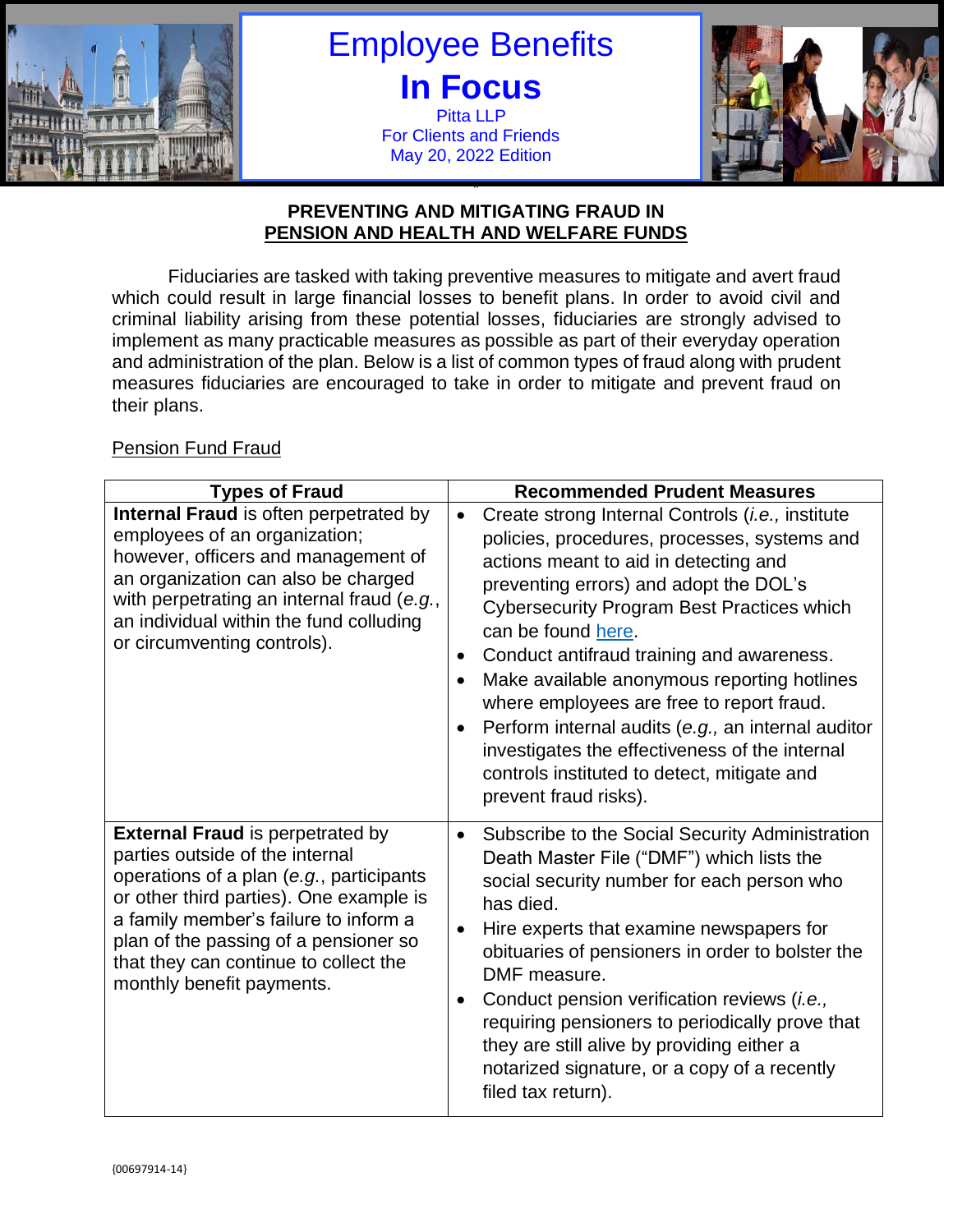### Health and Welfare Fund Fraud

Health and welfare funds are also susceptible to fraud like those of pension funds. For instance, a health fund may be providing medical coverage for non-covered individuals such as a nondependent child, divorced spouse or someone who has never been entitled to benefits like a sibling or a grandchild or even a dependent of a noncovered individual. To avoid these types of fraud, funds should conduct dependent eligibility audits which could result in substantial savings of fund assets. Fiduciaries may choose to conduct these audits internally or hire an outside firm specializing in conducting such audits.

If conducting dependent eligibility audits in-house, fiduciaries are advised to start by requesting that covered employees fill out a short questionnaire identifying their dependents and certifying that the information they are providing is accurate. Fiduciaries may also request that covered employees fill out more detailed questionnaires inquiring about more specific information regarding their dependents and requesting that employees provide a notarized statement along with written proof for every dependent. The questionnaires should then be reviewed by staff for any suspicious answers and, subsequently, fiduciaries should take follow-up actions, such as starting the process of confirming findings and, if appropriate, terminating non-covered individuals.

Fraud, unfortunately, is a recurring problem, and fiduciaries are well advised to consider implementing preventative measures and approaches including, but not limited to, the ones described above.

### **ERISA ADVISORY COUNCIL VOTES TO TACKLE CYBER-RISKS IN 2022**

Recognizing the importance of cybersecurity to both plan sponsors, participants and regulators, on Monday, May 9, 2022, the ERISA Advisory Council voted to make cyber-risks research a priority in 2022. The decision appears to be in response to the current environment where electronic disclosures as well as electronic communications between plan sponsors and participants have become commonplace. In fact, it is this increased use of digital and social media mediums by benefit plan sponsors and participants that has in turn increased the vulnerabilities to cyber-attacks.

In the Department of Labor's ("DOL's") April 2021 guidance, titled Cybersecurity Program Best Practices, the DOL provides plan fiduciaries with twelve tips to use in preventing and mitigating cybersecurity risks by their record keepers and other service providers responsible for plan-related IT systems and data. These best practices would assist fiduciaries in protecting data in use (*i.e.,* data being processed, accessed or read), data in motion (*i.e.*, data that is being transported), and data at rest (*i.e.*, data that is not being accessed or used) wcchich is especially important when the confidentiality, integrity and/or availability of non-public information is at stake. A copy of the DOL's Cybersecurity Program Best Practices can be accessed by clicking the [following link.](https://www.dol.gov/sites/dolgov/files/ebsa/key-topics/retirement-benefits/cybersecurity/best-practices.pdf)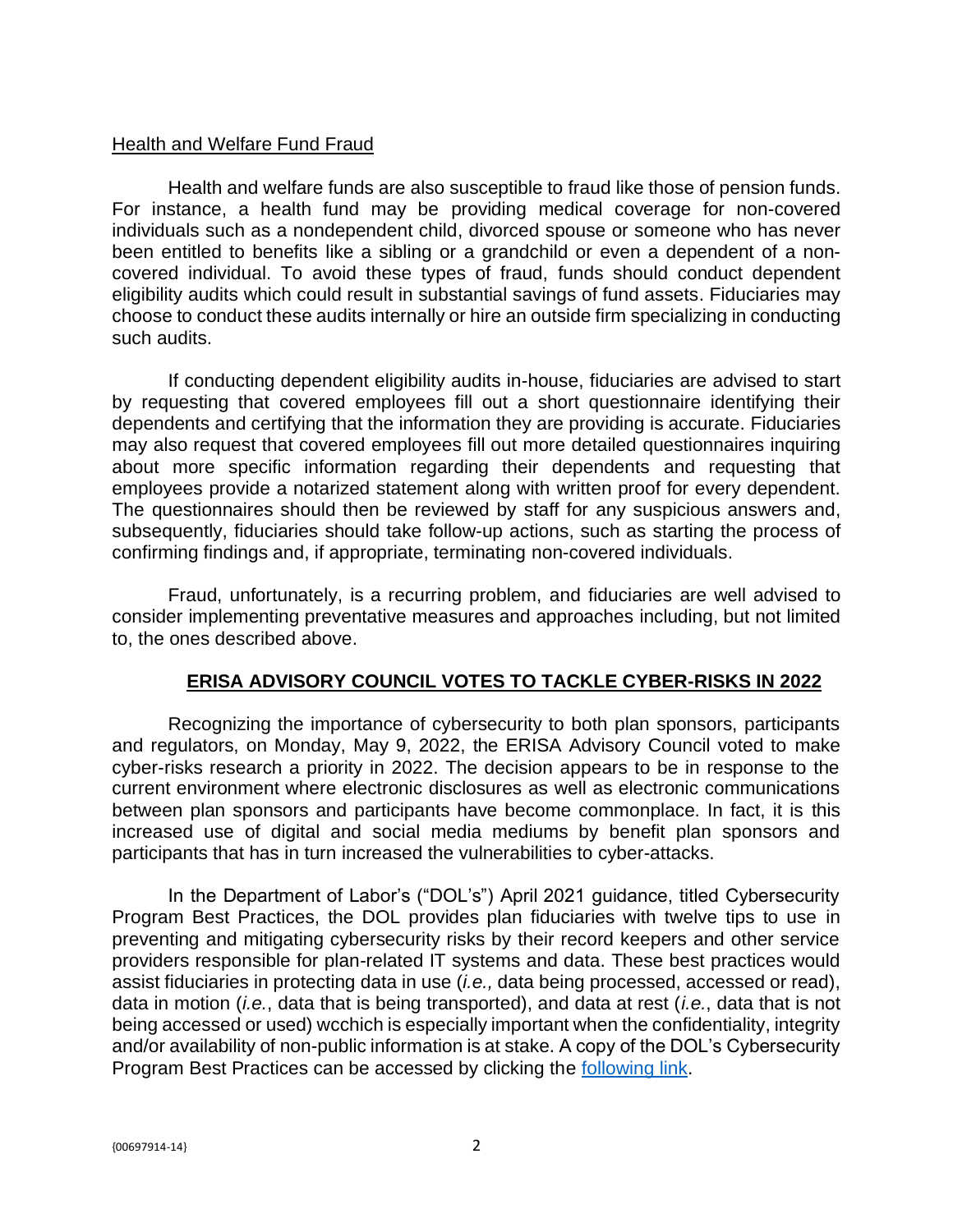While the industry awaits the ERISA Advisory Council's cyber-risks reports, plan sponsors are well advised to follow the DOL's Cybersecurity Program Best Practices guidelines.

## **IS THE DEPARTMENT OF LABOR'S ANTI-CRYPTO GUIDANCE FORESHADOWING OF A REGULATORY CHANGE?**

As previously reported in our April 2022 issue, cryptocurrencies and their inclusion in retirement plans have come into the spotlight after the Department of Labor's ("DOL's") Employee Benefits Security Administration published Compliance Assistance Release No. 2022-01, titled "401(k) Plan Investments in 'Cryptocurrencies'" (the "Release"). In the Release, the DOL issued a clear warning to fiduciaries regarding the risks of offering cryptocurrencies as potential investment options for retirement plan participants. One such risk cited in the Release was price volatility, which seems to have come to fruition given the recent drop in value of cryptocurrencies. Importantly, the Release warned that fiduciaries "responsible for overseeing [cryptocurrency] investments through brokerage windows should expect to be questioned about how they can square their actions with their duties of prudence and loyalty" in light of the risks outlined in the Release. The DOL's comment regarding oversight of brokerage windows is significant as some commentators have read it as foreshadowing new obligations on plan fiduciaries that did not previously exist because it would be unlikely for the DOL to arbitrarily single out cryptocurrencies. The Release's warning did not fall on deaf ears, and it appears to have had a resounding effect on both the judicial as well as the legislative landscapes.

### Judicial Landscape

The Release's impact on the judicial landscape is demonstrated by the halting of a settlement of an 18,000-person class action lawsuit brought against T. Rowe Price Group Inc. ("T. Rowe") over five years ago. In this class action, plan participants and beneficiaries alleged that T. Rowe and affiliates violated the Employee Retirement Income Security Act of 1974's, as amended ("ERISA's") fiduciary duty by engaging in prohibited transactions through the offering of only T. Rowe Price's in-house investment funds in the participants' 401(k) plan. *See*, Complaint, *Feinberg, et al., v. T. Rowe Price Group, Inc., et al.*, 1:17-cv-00427 (MJG) (D. Md. February 14, 2017), ECF No. 1. Specifically, the complaint alleged that the decision of T. Rowe, as the investment advisor, to offer its own in-house funds in the 401(k) plans was made without "a prudent or loyal process" as T. Rowe and affiliates failed to consider non-proprietary alternatives and whether those alternatives would better serve Plan participants. In so doing, the Complaint alleged, T. Rowe and affiliates made a windfall through this "exclusive relationship" of favoring its own in-house investment funds in its 401(k) plan.

On December 16, 2021, after significant litigation, the parties reached a Class Action Settlement Agreement ("Settlement Agreement") providing among other remedies, that T. Rowe was to pay the Class \$7 million dollars as well as include a brokerage window feature in the plan whereby participants could invest in non-proprietary investment funds for the first time. Under the Settlement Agreement, the brokerage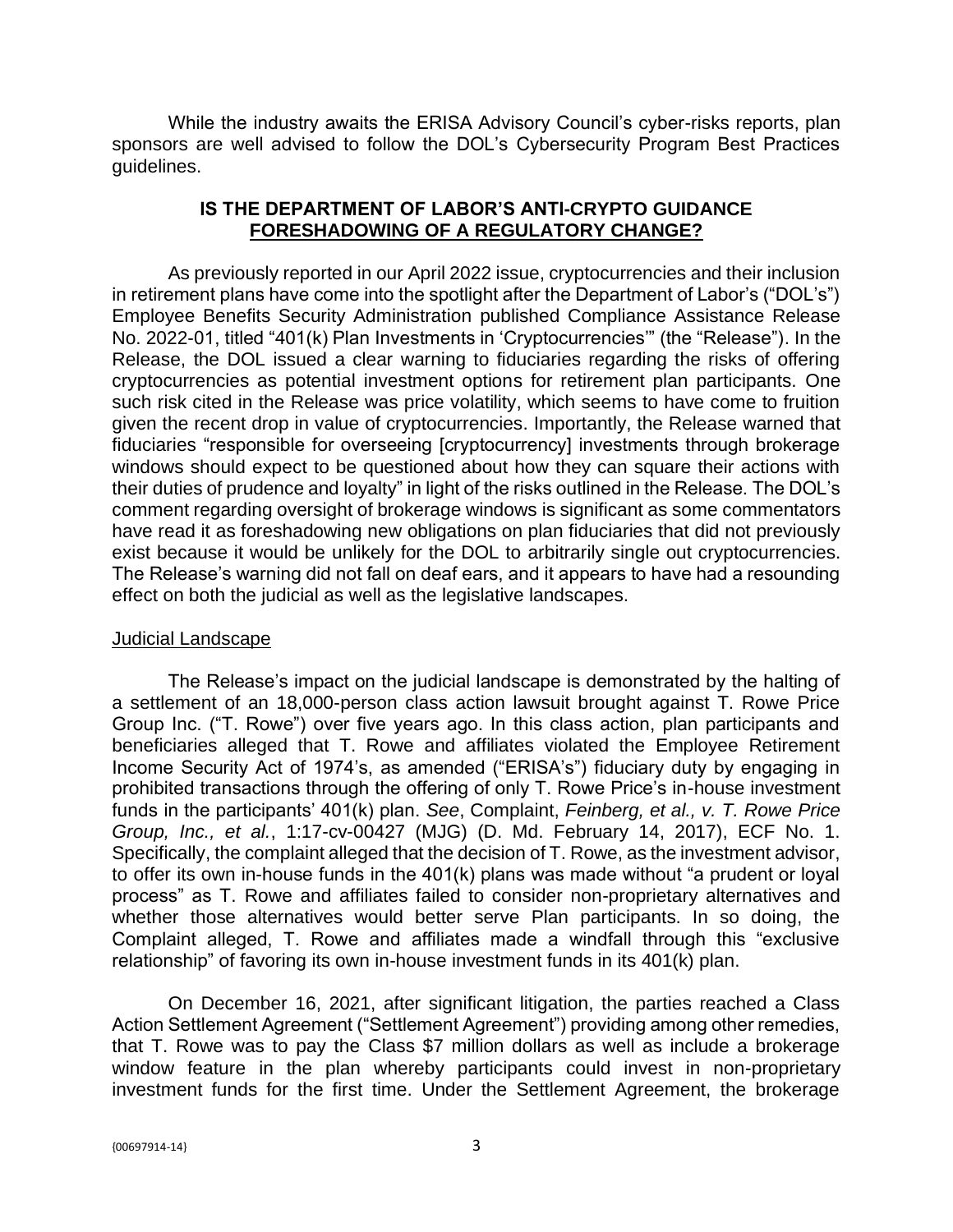window feature could be removed only if a professional independent fiduciary determined that offering it would violate ERISA's duty of prudence, or if there had been a change in law or regulation regarding "fiduciary monitoring or reporting requirements for investment offerings available through a brokerage window making such monitoring or reporting materially more burdensome or costly." However, following the issuance of the Release, T. Rowe wrote a letter in response to Plaintiff's motion for an award of attorney's fees, reimbursement of expenses and service awards to class representatives, requesting that the court consider the Release in determining the settlement value because the Release raised questions about possible changes to the regulatory environment that, if came to pass, could lead T. Rowe to presume that there has been the type of change in law or regulation regarding fiduciary monitoring of brokerage windows contemplated by the Settlement Agreement. *See,* Response to Plaintiffs' Motion for Award of Attorney Fees, *Feinberg, et al.*, 1:17-cv-00427 (MJG) (D. Md. April 25, 2022), ECF No. 246. While acknowledging that the DOL's guidance is limited to cryptocurrencies, T. Rowe averred that the investment industry believed that it would be difficult to limit the duties to select and monitor individual investments offered through a brokerage window to investments in cryptocurrencies only. *Id.* Accordingly, T. Rowe stated that it was evaluating the DOL's guidance for any indications that there had been a change in the regulatory environment contemplated by the Settlement Agreement and requested that the court consider the DOL's guidance in discerning the settlement value. *Id.*

T. Rowe's arguments, however, may be unsupported by the DOL and its stated intention in publishing the Release. This is so because Acting Assistant Secretary, Ali Khawar has recently been quoted in a Bloomberg Law article as stating that the Release was not written to create a "backdoor way to regulate brokerage windows in a whole new way." Furthermore, he added that the Release "does not say and was not intended to say that what you now have to do is, if you have a thousand options available in a brokerage window, you need to go and review every one of them and make sure that you would personally invest in them as a fiduciary." For some, Khawar's statements clearly suggest that the Release was not intended to create new obligations; however, given the surfacing of several reasonable interpretations of the Release, clarifying guidance seems necessary and pressing.

### Legislative Landscape

While the Release's real impact on the legislative landscape is yet to be ascertained, cryptocurrencies appear to be at center stage in the Senate as reports have surfaced that the Senate may be discussing cryptocurrencies and their potential regulation and deregulation as it pertains to 401(k) plans. For example, on May 4, 2022, Senators Elizabeth Warren (D-Mass.) and Tina Smith (D-Mass) issued a letter rebuking Fidelity Investments Inc. for its decision to soon implement a new product aimed at investing 401(k) savings in cryptocurrencies. Meanwhile, on May 5, 2022, Senator Tommy Tuberville (R-Ala.) introduced the Financial Freedom Act (S. 4147), a bill that seeks to shield sponsors from regulatory requirements to oversee the investments participants choose on their own through a brokerage window.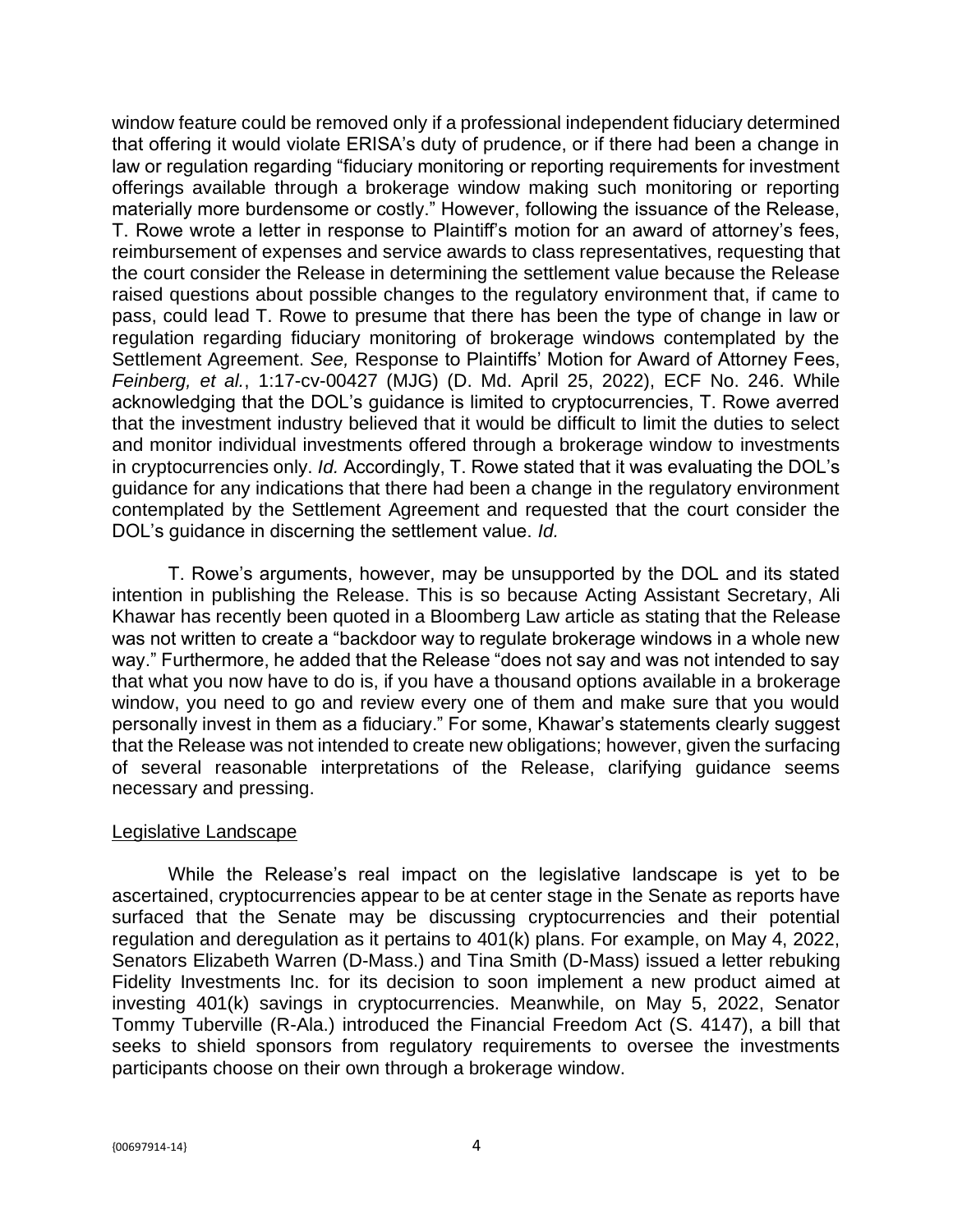With the rising popularity of cryptocurrencies, it was only a matter of time until they would appear as an investment alternative for retirement savings plans. The DOL's stance suggests that at least for now, it very much disfavors the use of cryptocurrencies as a plan investment in retirement plans.

# **A FEW REMINDERS**

# **(Based on calendar-year plans)**

These reminders are for informational purposes only and are not intended to replace your regular compliance calendar as they do not include all deadlines that may be applicable to your plan.

### **MAY**

### **DC PLANS**

### **Quarterly Benefit Disclosure Statement**

 $\circ$  May 15, 2022 is the deadline by which a plan must furnish the quarterly benefit disclosure statement of plan fees and expenses actually charged.

### **JUNE**

### **DC PLANS**

 **Corrective Distributions for Failed Actual Deferral Percentage ("ADP") and Actual Contribution Percentage ("ACP") Tests for Certain Eligible Automatic Contribution Arrangements ("EACAs")**

o June 30, 2022 is the deadline by which certain EACAs must process corrective distributions for failed ADP/ACP tests without incurring a 10% excise tax.

**\_\_\_\_\_\_\_\_\_\_\_\_\_\_\_\_\_\_\_\_\_\_\_\_\_\_\_\_\_\_\_\_\_\_\_\_\_\_\_\_\_\_\_\_\_\_\_\_\_\_\_\_\_\_\_\_\_\_\_\_\_\_\_\_\_\_\_\_\_\_**

 $\Box$  $\Box$ 

> **To Our Clients:** If you have any questions regarding any of the matters addressed in this newsletter, or any other labor or employment related issues in general, please contact the Pitta LLP attorney with whom you usually work.

 $\Box$  $\Box$ 

**Legal Advice Disclaimer:** The materials in this **Client Alert** report are provided for informational purposes only and are not intended to be a comprehensive review of legal developments, to create a client–attorney relationship, to provide legal advice, or to render a legal opinion. Readers are cautioned not to attempt to solve specific legal problems on the basis of information contained in this **Client Alert**. If legal advice is required, please consult an attorney. The information contained herein, does not necessarily reflect the opinions of Pitta LLP, or any of its attorneys or clients. Neither Pitta LLP, nor its employees make any warranty, expressed or implied, and assume no legal liability with respect to the information in this report, and do not guarantee that the information is accurate, complete, useful or current. Accordingly, Pitta LLP is not responsible for any claimed damages resulting from any alleged error, inaccuracy, or omission. This communication may be considered an advertisement or solicitation.